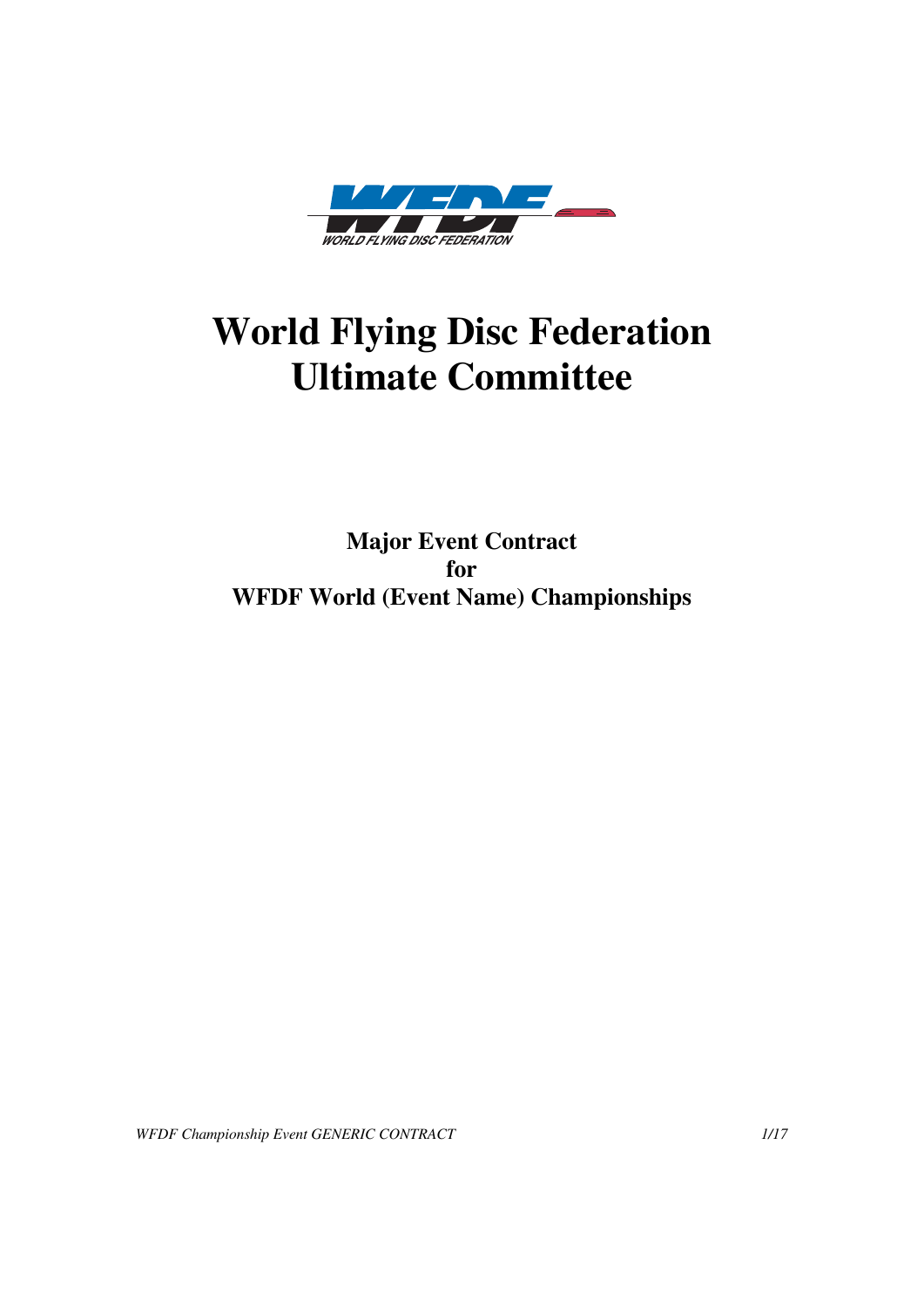## **Table of Contents**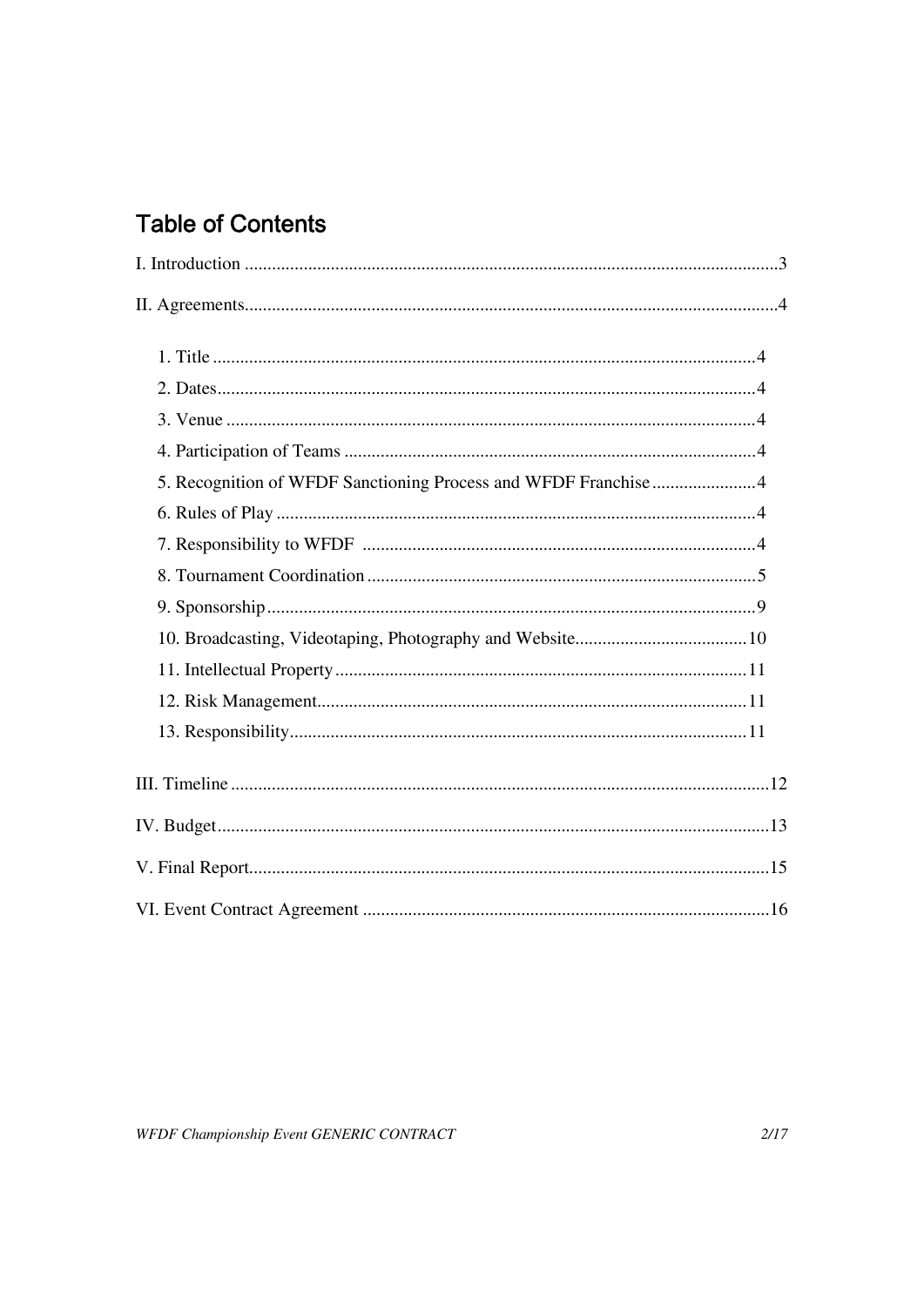## **I. Introduction**

This Major Event Contract sets forth the minimum terms and conditions between you, (Individual or Organization name), representing the WFDF (Event Name) Organising Committee (herein termed TOC) and the World Flying Disc Federation (herein termed WFDF) regarding the (Event) (herein termed "WXXX' or "the Tournament").

Names of parties and addresses

**Individual or Organization name**  Address Telephone Email address

#### **World Flying Disc Federation**

Contact Person Address Telephone Email address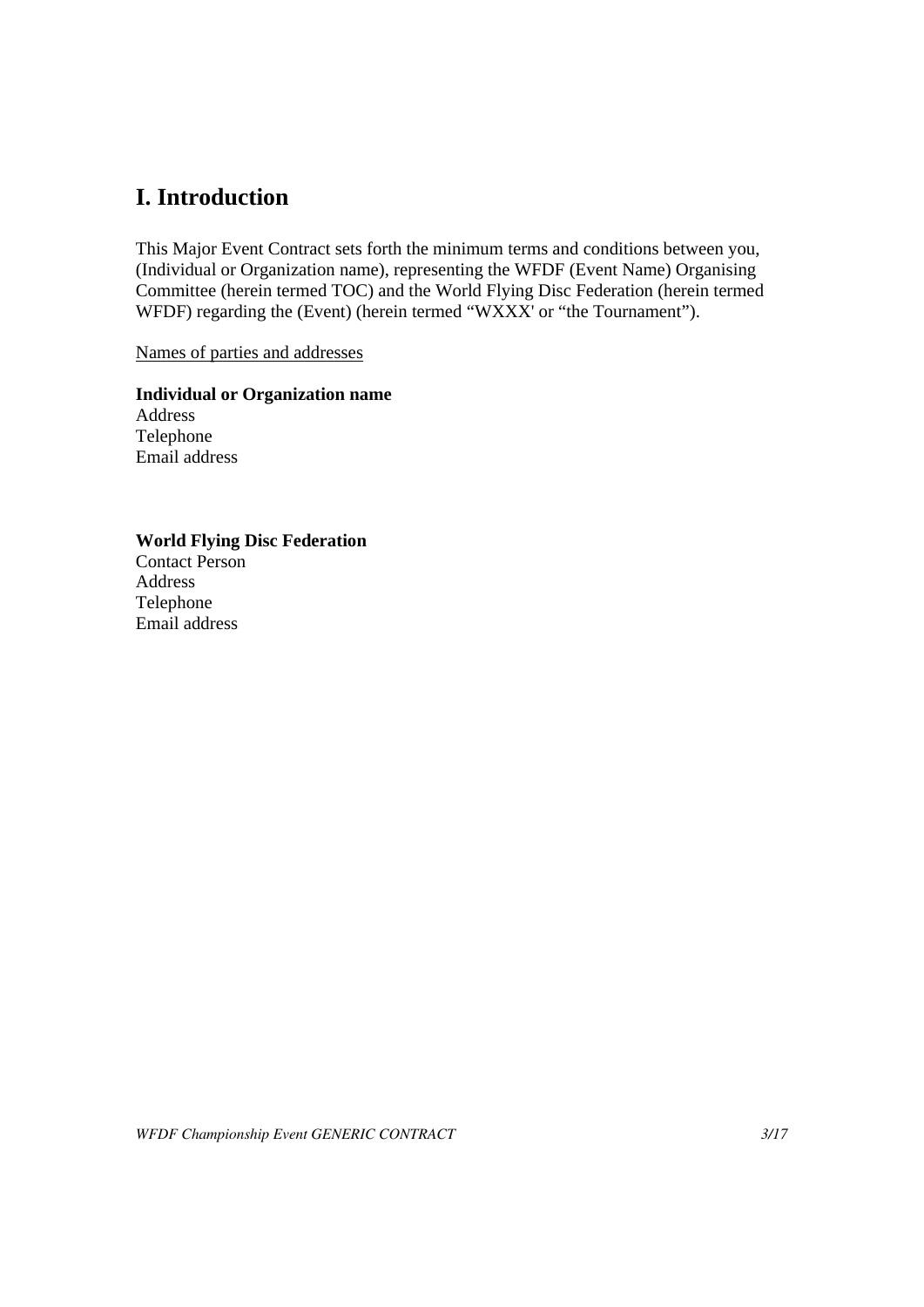### **II. Agreements**

#### **1. Title**

The official title of the tournament shall be the "WFDF 20XX World (Event Name) Championships." Upon mutual agreement by WFDF and the TOC, the title of the event may be changed to accommodate title sponsorship. No such changes shall not be permitted 10 weeks or less from the start of the event.

#### **Dates**

The event dates are: (Month Day, Year) - (Month Day, Year).

#### **2. Venue**

The Event will be held at (Location/Facility name, City) with the finals being held at the (Location/Facility name, City) on (Dates). No other Ultimate or other sports event or activity will be held at these sites while the Event is taking place.

#### **3. Participation of Teams**

The event shall be planned for a minimum of XX teams. Should an invited team decline its invitation, WFDF shall make every effort to invite alternative teams to maintain the above minimum.

If participation falls below XX teams, the TOC may apply to WFDF for an increase in player fees or modification of the budget and WFDF will work with the TOC to communicate those changes to the teams and players.

#### **4. Recognition of WFDF Sanctioning Process and WFDF Franchise**

The WFDF logo and/or the words "World Flying Disc Federation" and/or the word "WFDF" shall appear on all event discs, event merchandise, promotional material, administrative material and printed materials, including programmes and web site. WFDF will provide the TOC with a high resolution electronic version of its logo within ten days of the signing of this agreement. A brief explanation of the role and function of WFDF shall appear in all website, promotional, press and public material beginning 30 days after entering into this Contract. WFDF will provide such within 10 days of the signing of this agreement.

#### **5. Rules of Play**

The rules of play for the Tournament shall be the most recently approved WFDF Rules of Ultimate, unless otherwise specified by WFDF in writing.

#### **6. Responsibility to WFDF**

The TOC shall be responsible to WFDF for all matters that concern the planning, organization, implementation and evaluation of (Event Name). The main WFDF contacts with the TOC shall be (unless notified otherwise):

- (Name), Chair of the Ultimate Committee, for all technical and competition issues;
- (Name), Executive Director, for event management, contractual and budget issues;
- (Name), Executive Director, for media issues.

*WFDF Championship Event GENERIC CONTRACT 4/17*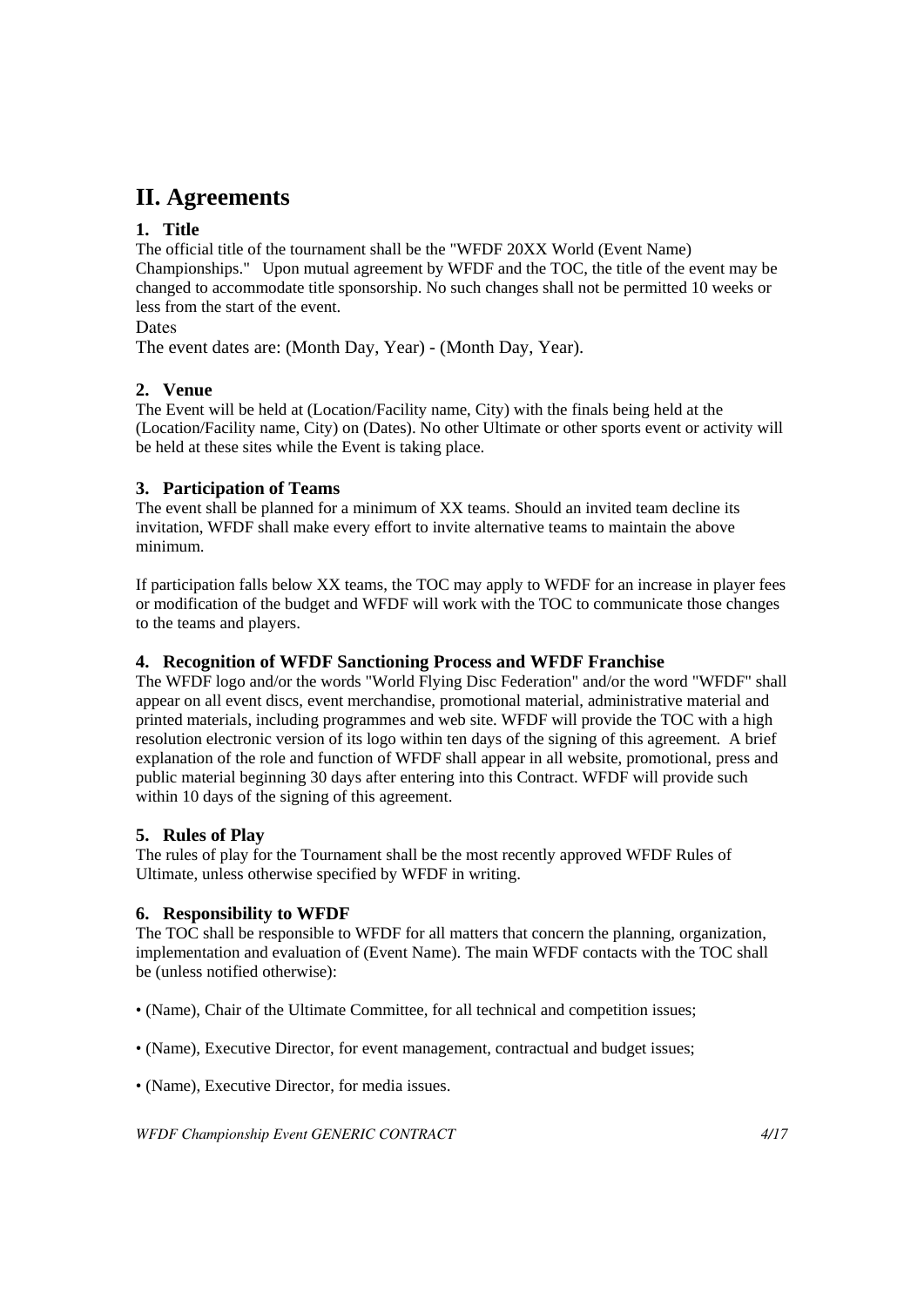#### **7. Tournament Coordination**

- I. WFDF Responsibilities shall be to:
- a) liaise and consult with the TOC on all aspects of tournament planning, either directly or through the WFDF Tournament Director's Manual.
- b) determine the number of teams to be invited in each division and to issue and accept bids from member countries.
- c) determine the seeding and competition format for all divisions of the tournament.
- d) liaise and consult with the TOC in determining the playing schedule for all teams, send preliminary schedule to TOC not later than 6 weeks prior to the event for comment and supply the final schedule no later than four weeks prior to the event commencing.
- e) determine and enforce all competition guidelines, including length of games, starting times, points targets, time caps, team eligibility, uniform requirements and any other aspects regulated by WFDF.
- f) have at least one WFDF representative present and available to the TOC throughout the tournament for technical, competition and disciplinary issues.
- g) organize and chair the Captains' Meeting prior to the first game of the tournament.
- h) establish a mechanism and policies for dealing with disciplinary issues during the tournament.
- i) accept responsibility for the choice and use of expert game officials, if appropriate.
- j) organize and chair the WFDF Congress and other WFDF meetings during the period of the tournament.
- k) provide TOC with the contact details of all National Associations of the countries whose teams will participate in the Tournament and the contact details for teams that have qualified or been nominated by their National Associations. These will be provided to TOC within ten (10) days of those details becoming known to WFDF.
- l) provide assistance, guidance and cooperation to the TOC in order to ensure a successful event.
- m) approve the event logo(s) to ensure compliance with WFDF franchise requirements as noted in Section 5.
- n) provide opening and closing addresses by the WFDF President or their delegate at the opening and closing ceremonies.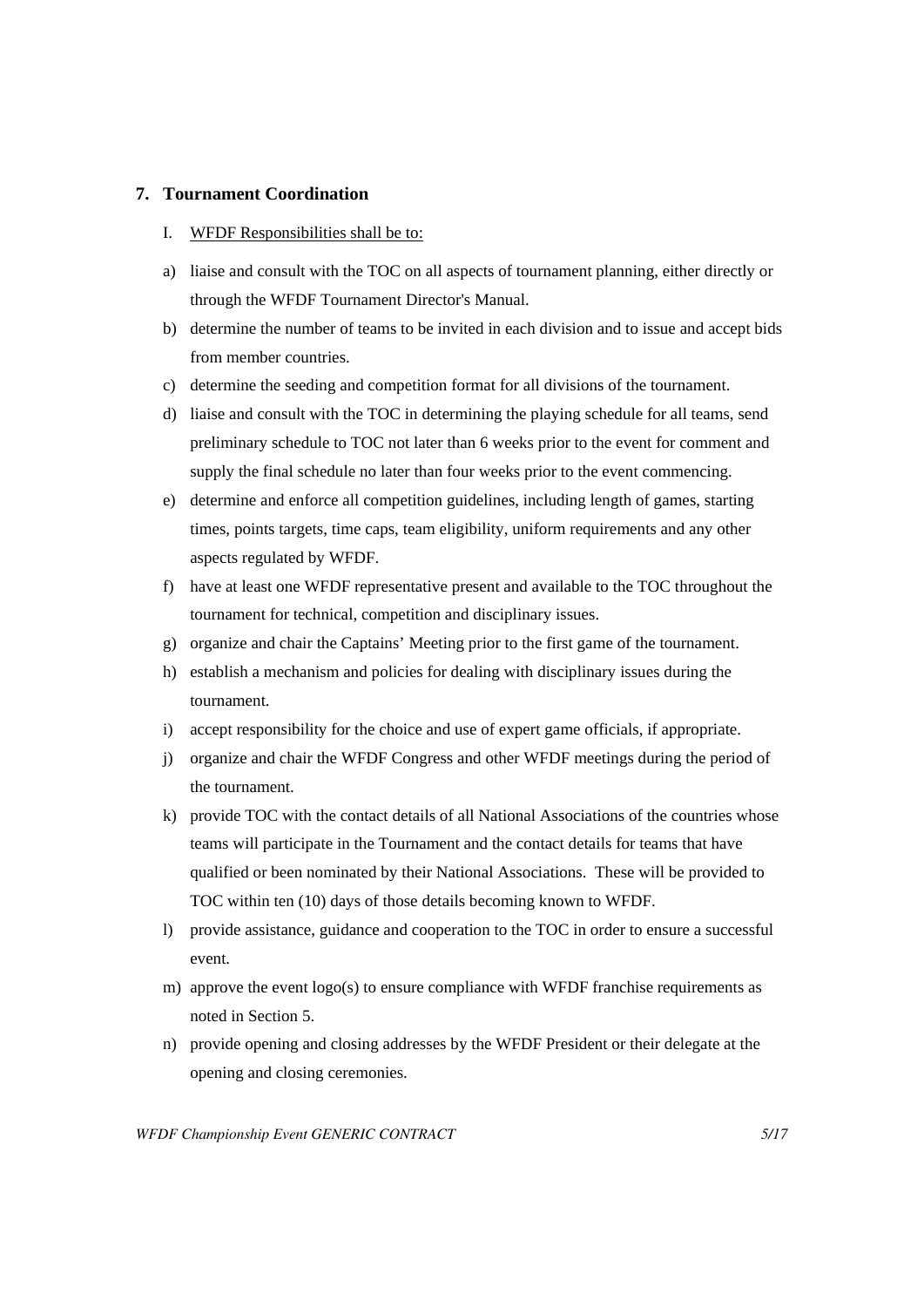- o) establish all policies related to merchandising and the use of official event logos on event merchandise (for sale) and team uniforms
- p) solicit bids for and select official event merchandise supplier through a competitive bidding process, Manage business relationship with official event merchandiser.
- q) cooperate with TOC in the identification, procurement and servicing of title and other sponsors (cash and in-kind) for the event to offset expense and enhance the player experience

II. TOC Responsibilities shall be to plan and organize the tournament in a way that accurately reflects the Proposal Bid accepted by WFDF and the guidelines and knowledge laid forth in the WFDF Tournament Director's Manual (TDM), including:

- a) distribute pre-tournament information to National Associations and other interested parties.
- b) organize the Opening Ceremony at (Location) on (Day Month, 20XX).
- c) organize the Closing Ceremony at (Location) on (Day Month, 20XX), including medal and trophy awards, in accordance with any instructions from WFDF.
- d) develop tournament logo(s) for use on all promotional materials, signage, event merchandise and marketing information. The final logo(s) are to be approved by WFDF.
- e) provide access to accommodation providers for:
	- registered players and guests (minimum 3 options)
	- WFDF and National Association representatives, sponsors and others (minimum 2 options)

This is for those who register and pay the respective fee up until (Day Month, 20XX) or up to (Number) persons. Those who register and pay the fee after this deadline may have to find accommodation on their own.

f) provide breakfast and dinner at (Dining Location) for all players () starting (Day of the week, Day Month) with (First Meal Provided) and concluding (Day of the week, Day Month) with (Last Meal Provided) who register and pay the respective fee up until (Day Month, 20XX). Fee structure for this service shall be clearly communicated to all players, and provisions shall be made for players to purchase this service separately from player fees.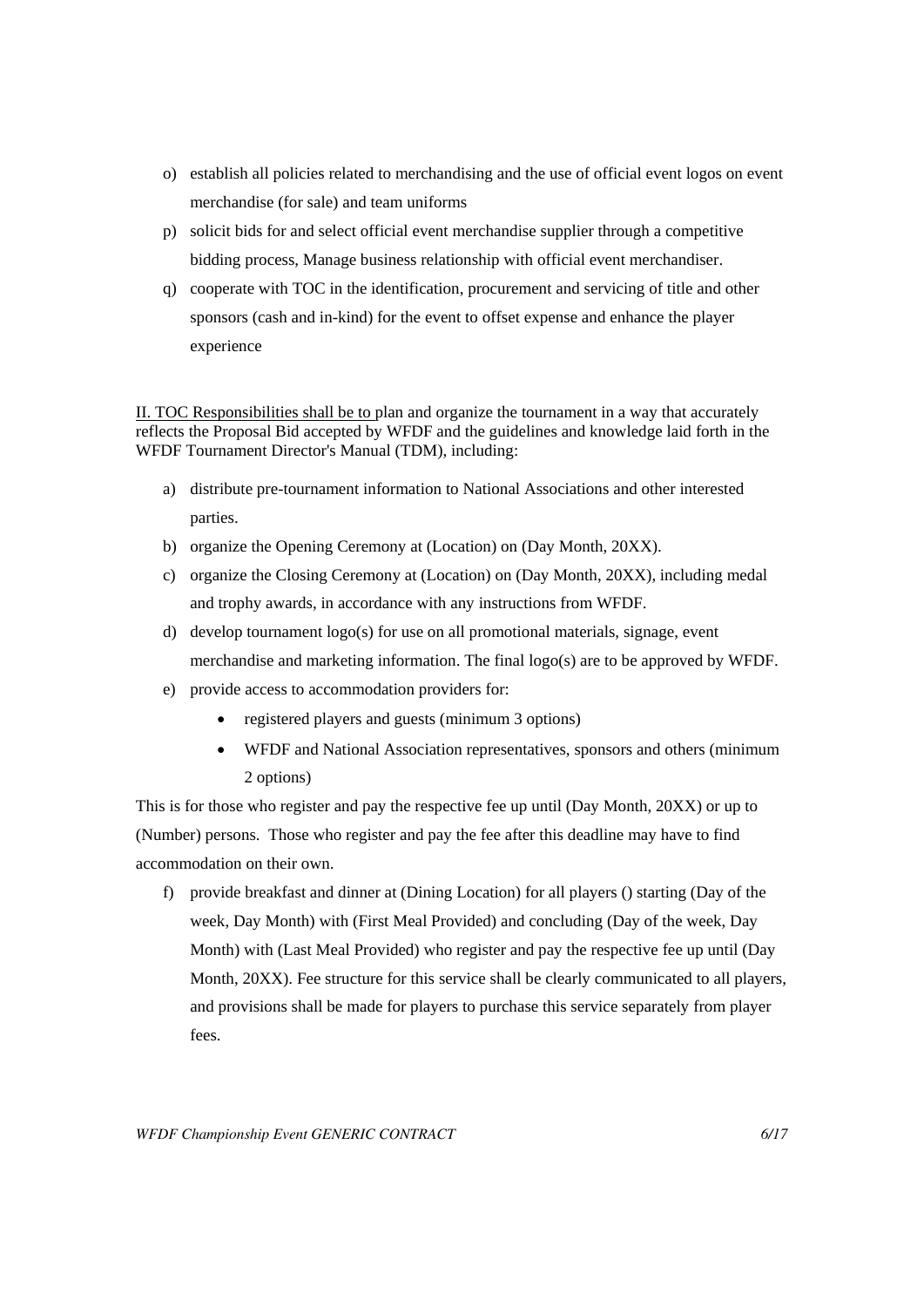- g) provide plentiful, healthy varied meal packages that are geared to competitive athletes representing a wide background of cultures and food preferences. Cater to special dietary requirements, including vegan, lactose intolerance, nut allergies and gluten intolerance.
- h) make reasonable efforts to provide access to accommodation and food for all players, guests and representatives registered after the registration deadline of (Day Month, 20XX) or once the official accommodation is full.
- i) provide on-field first aid medical facilities and services by (Medical Service Provider/s) at each venue for all players. Basic first aid services should be available at no charge to participants and available starting 1 ½ hours before competition until the close of competition each day (30 minutes after conclusion of last match).
- j) provide and maintain a minimum of (XX) regulation size fields at (Field Locations) including lines, cones and scoreboards, and other necessary equipment. TOC shall follow all WFDF guidelines regarding the 5 m buffer zone for each field.
- k) provide sufficient staffing at the competition fields including scorekeepers and timekeepers.
- l) provide adequate supplies of drinking water and ice at each field location, including a plan for proper storage and efficient distribution to all players and teams as needed.
- m) provide all essential on-field facilities including clean and abundant toilet facilities, regular rubbish disposal, and shade for players.
- n) provide facilities at the fields including a first aid medical centre, staff centre, central information centre (with internet access) for staff, players, public and press, facilities for eating and drinking (in addition to those provided for as part of the food and accommodations package) and the organization of other stallholders.
- o) provide internet access (preferably wireless network) for registered players and guests at locations convenient to the playing fields.
- p) provide a system for communication by staff between all fields, transportation and accommodations sites and to communicate with all players in the event of emergencies.
- q) provide a shuttle bus service between the areas of (Locations) that will deliver players to their fields at least 1 hour prior to the official start time and collect them from fields within 30 minutes of the conclusion of the final game for all competition days, as well as shuttle service between accommodations sites and social venues.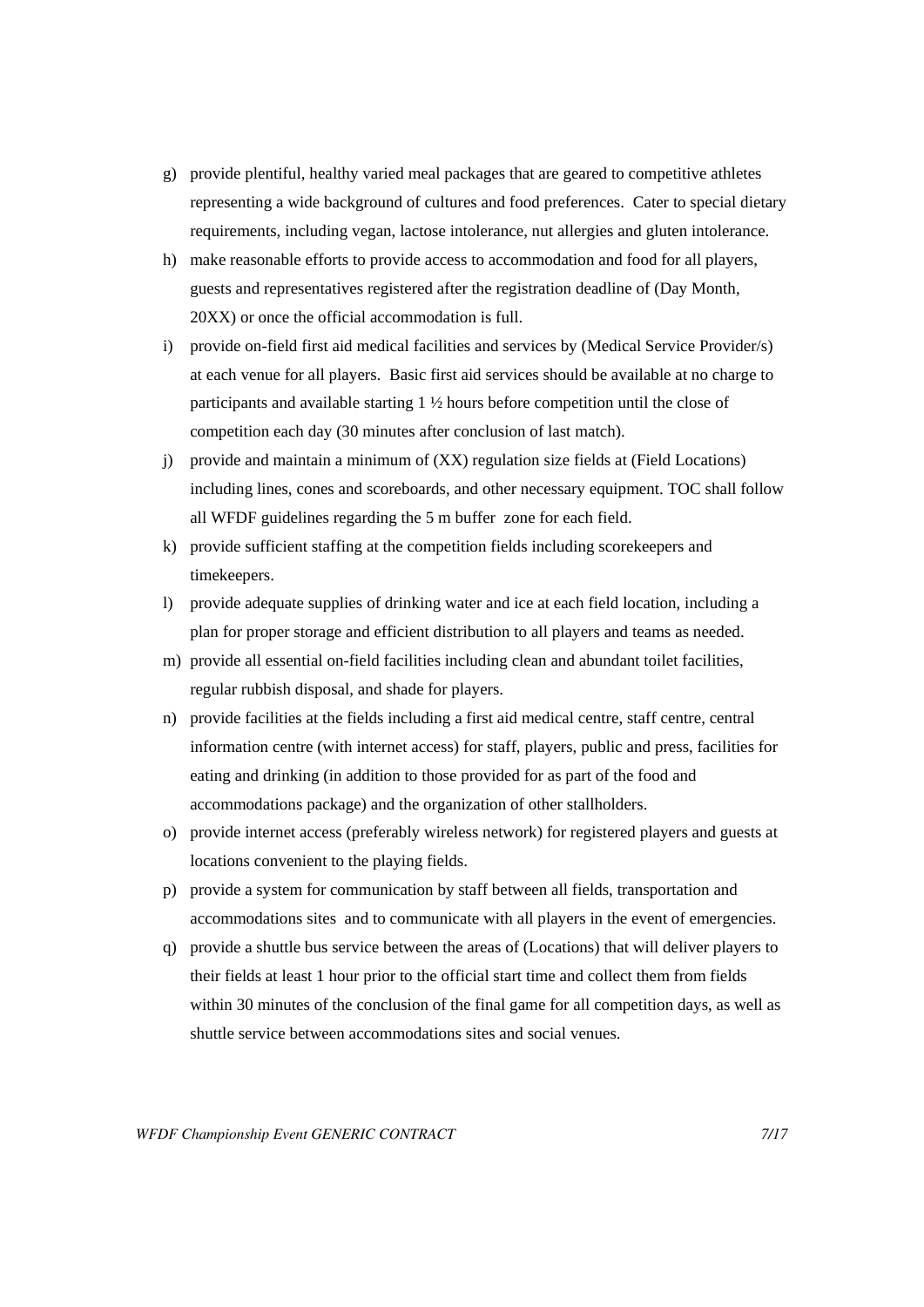- r) supply a sufficient number of staff to run the tournament, including the TOC, local site staff to cover accommodation, food and other domestic issues, field staff, medical staff, security staff and concessions.
- s) provide tournament social events to include Opening Ceremony party (Day Month, 20XX), Trading Night (Day Month, 20XX) and Farewell Party (Day Month, 20XX).
- t) display game results and current standings in each division on a daily basis at the fields and other relevant locations.
- u) provide team trophies for the top three teams in each division.
- v) provide "Spirit of the Game" trophies/awards for the team receiving the highest average score in each division.
- w) provide WFDF-branded medals (30 per team) to be awarded to the individual players and support staff on the top three teams in each division.
- x) provide a Player's Pack for each registered event participant that includes a Player's Guide/Handbook, local map, and optionally a tournament disc and/or other gift items Players Fees may only be used to provide crucial information for inclusion in the players pack – all other items should be covered by sponsorship or other outside funding.
- y) provide accreditation cards to each registered event participant with categories denoted by WFDF. Develop a plan that determines access to fields, accommodation, meals, social events and transportation through the use of the accreditation cards or similar means.
- z) provide a printed daily tournament newsletter (circulation at least 1,000) each day for (Dates), and Finals' program (circulation at least XXX) for (Day Month, 20XX).
- aa) establish and maintain an official tournament website with a unique domain name through which player registration, event information, newsletter, on-line results, statistics and media streaming will be provided.
- bb) provide facilities for the Captains' Meeting on (Day Month, 20XX) (capacity 200 persons) and WFDF Congress on (Day Month, 20XX) (capacity 80 persons) including internet access, conference call facilities, food and beverage.
- cc) provide a meeting room (capacity 40 persons) for WFDF meetings two days prior to the start of the event and through the events conclusion Provide two (2) workstations at Tournament Central with internet access, printer and photocopier access and power supply for the duration of the event for WFDF directors/officers.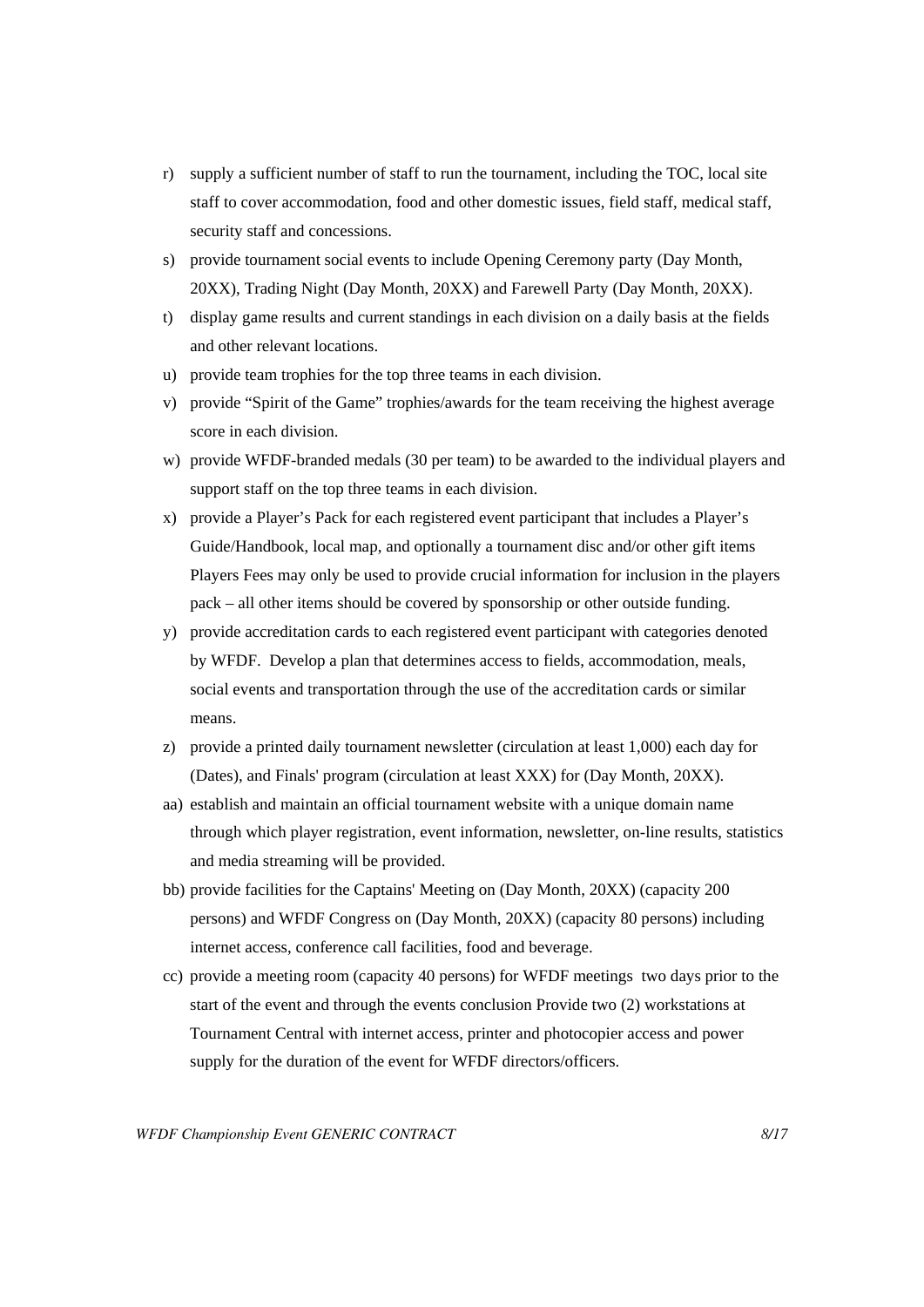- dd) provide "Guest/Staff/VIP" accreditation cards to on-site, non-playing WFDF staff for access to transportation and social events.
- ee) provide a maximum of (Quantity) free meal packages and twin-share lodging packages to WFDF directors/officers in the main tournament hotel.
- ff) ensure attendance of TOC representative at the Captains' Meeting, WFDF Congress and other meetings as required by WFDF.
- gg) establish and maintain contact with local, national and international media before, during and after the tournament, including issuing regular press releases.
- hh) provide access to social events for registered event participants during the course of the tournament.
- ii) provide third party general liability insurance of no less than \$1million on behalf of TOC and WFDF to cover all potential claims for injury or damage as a result of events at the tournament. WFDF shall be named as an additional insured on all policies. TOC must notify WFDF of the arrangements for such insurance no less than 6 months prior to the start of the event. Event will not proceed without fulfilment of this requirement.
- jj) prepare, distribute to and collect from each player individually signed waivers of liability. In the case of minors (under 18 years of age), waivers must be signed by the player and parent or legal guardian. Waiver of liability will be provided by and subject to final approval by WFDF.
- kk) ensure that all sub-contractors and providers of facilities have third party public liability insurance on behalf of TOC and WFDF to cover all potential claims for negligence, injury or damage resulting from their actions while providing services to the tournament or the failure of any facilities provided by them in the course of organizing the tournament.
- ll) accept responsibility for all the local financial aspects of running the tournament within the budget approved by WFDF.
- mm) pay a tournament sanctioning fee of USD (Fee amount for this event) to WFDF for each player in all divisions.
- nn) provide final event report within 12 weeks after the close of the tournament.
- oo) Cooperate with WFDF in the identification, procurement and servicing of title and others sponsors( cash and in-kind) to offset event expenses and increase player experience.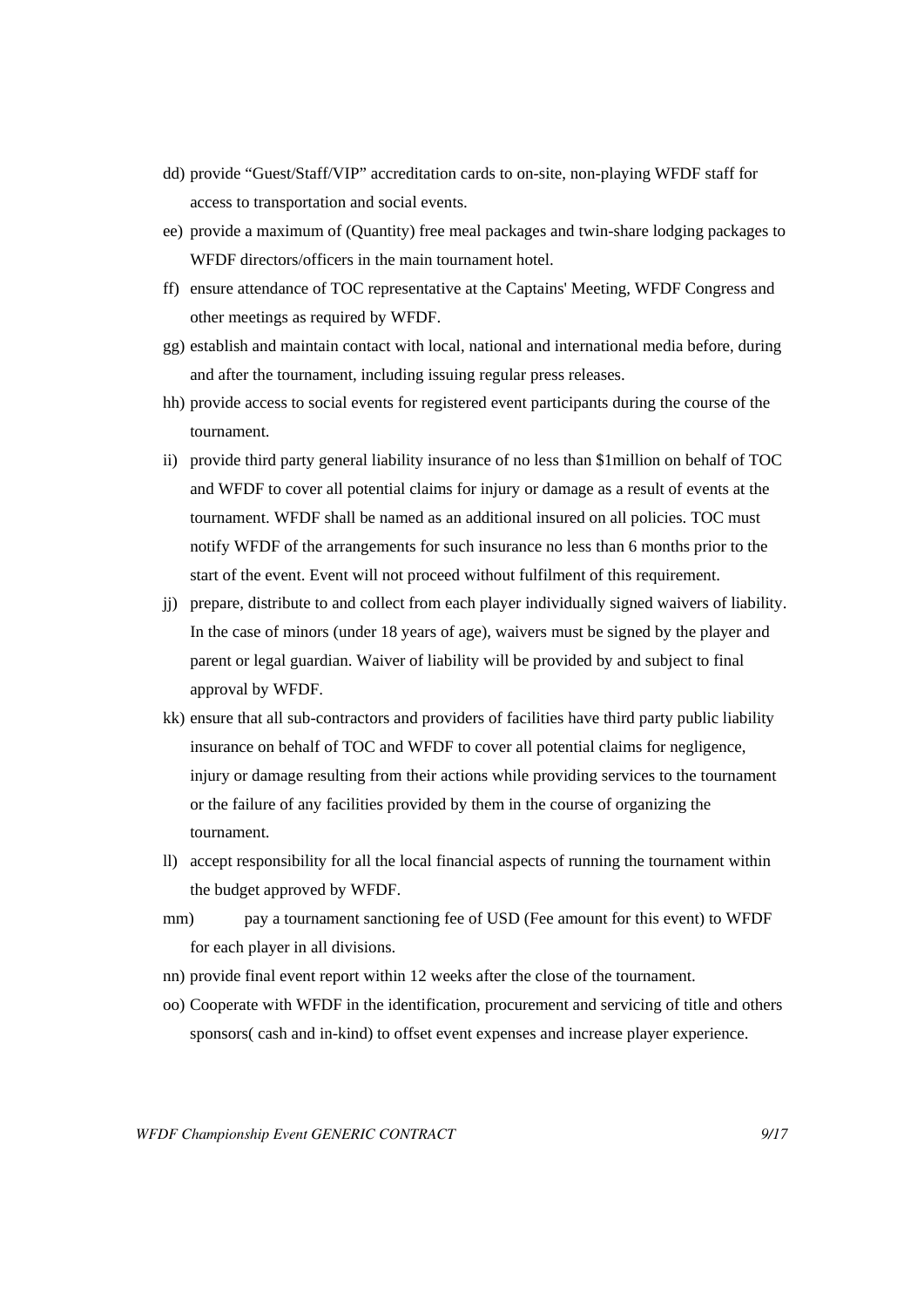- pp) as needed, cooperate with WFDF in fulfilling requirements of WADA anti-doping code and possible testing for performance enhancing drugs
- qq) to comply with all WFDF guidelines and policies related to alcohol and its distribution at World Championship events

#### **8. Sponsorship**

The procurement of corporate sponsors shall be based on two essential objectives – to offset event-related expenses and to enhance the participant/spectator experience. WFDF and TOC shall work together to identify, procure and service all sponsors. WFDF shall reserve the right to approve or disapprove any potential sponsor of the tournament. Such approval will not be unreasonably withheld and will be given within 14 days of official notification. To minimize the risk of this veto being needed, WFDF shall provide the TOC with guidelines regarding types of sponsor or sponsorship arrangement that would likely be disapproved by WFDF.

WFDF undertakes to send such guidelines to TOC without undue delay within 10 days after signature of this Agreement.

TOC agrees to pay 15% of the Net Sponsorship Income to WFDF. This Net Income is determined after the following is subtracted: sponsorship-related PR costs, sponsorship-related material costs, tournament advertising costs, and all media production and material costs.

#### **9. Broadcasting, Videotaping, Photography and Website**

 Broadcasting. WFDF has the right and responsibility in working with TOC to award or limit broadcasting and videotaping rights and privileges at the tournament. The TOC shall, in collaboration with WFDF, negotiate such rights on behalf of the tournament with any national, international or independent media organization. Any broadcasting arrangements which exceed the level of news broadcasts must receive approval from WFDF. WFDF shall appoint a media officer who shall be responsible for coordinating broadcast arrangements with TOC.

TOC undertakes to inform WFDF about any broadcasting and videotaping at this tournament that is coordinated under their jurisdiction.

WFDF reserves the right to enter into agreements for broadcasting or streaming which do not infringe upon existing negotiations of which TOC has notified WFDF.

Net revenue accrued as a result of awarding broadcasting rights of event will be split evenly with 50% the property of WFDF and 50% the TOC.

Net revenue is defined as gross revenue less direct costs resulting from arranging and facilitating that particular broadcast or broadcasts.

Video Package

A video package of highlights and finals games will be produced by the TOC or its volunteers, employees or contractors and will be made available at a reasonable price to players and the public. The TOC will provide WFDF with three copies of the video package at no charge. The production must not include content that would attract a restricted adult (18 years plus) classification in European or North American jurisdictions.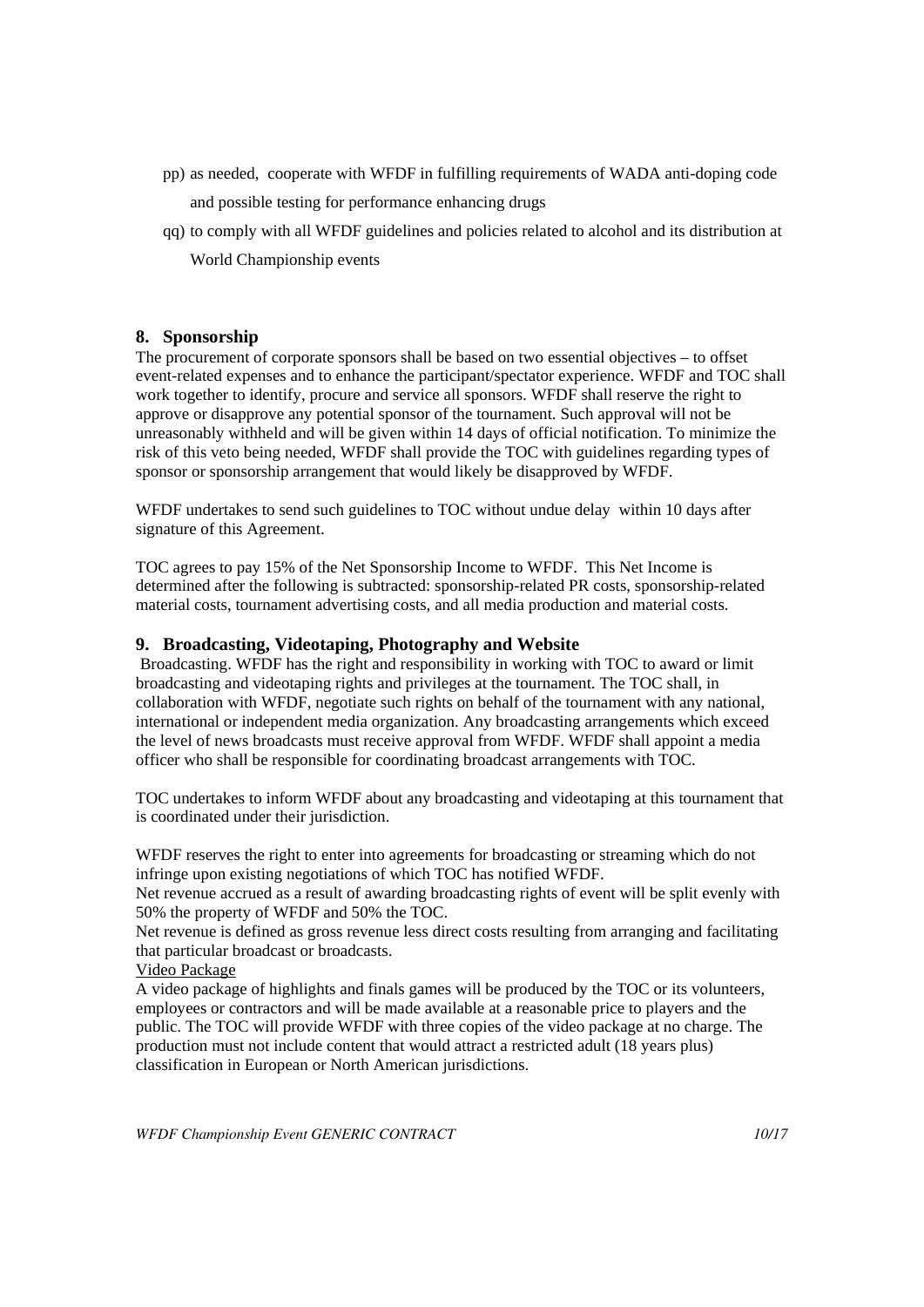Profits from the sale of this video package will accrue to the TOC until 36 months after the completion of (Event Name 20XX), after which WFDF will own all rights to the compiled production.

The TOC will endeavor to provide WFDF with at least 120 minutes of high quality unedited high definition (standard 1080p) footage of competition from the Tournament upon completion of the Tournament, for use in promotional, non-commercial purposes, including the right to permit a third party to broadcast this footage for said purposes. Footage must include/represent competiton in all divisions. This will be provided as part of the final report.

#### Photography

TOC will restrict the rights to still photography to the event to personal, non-commercial use, or news content, unless the photographer is officially accredited with (Event Name 20XX). TOC may charge for photography rights, to be included in the merchandising budget. TOC may sell photography to players, guests and spectators, as part of the merchandising budget.

TOC will provide WFDF with no fewer than 2 complimentary accreditations credentials for official event photographers for archival purposes.

TOC will provide WFDF with no fewer than 100 high resolution (10 megapixels) digital action photographs from the event as part of the final report.

#### Website

TOC will register a unique domain name for the Tournament. TOC will maintain a website containing all information required for the players and teams to register for the Tournament and to secure accommodation and food packages for the Tournament

The website will provide for on-line registration of teams and players through a web interface. During the Tournament, the website will display results of all games.

TOC shall use the WFDF scoring system and to incorporate such data into its web site in order to provide live scoring and statistics. TOC and WFDF will work together to develop and improve the system.

#### **10. Intellectual Property**

WFDF will retain all rights to any intellectual property developed by it or its employees or contractors for the event, but will grant free license to the TOC to use any such intellectual property for the (Event Name 20XX) event. Likewise the TOC will retain all rights to any intellectual property developed by it or its employees, volunteers or contractors for the event, but will grant free license to WFDF to use any such intellectual property for future WFDF events.

Intellectual property includes, but is not limited to; still photography, computer software, written material and video material. A copy of the (Event Name 20XX) website will be supplied to WFDF 12 weeks after the tournament is completed – for archival purposes, and a final static copy of the website will be provided no later than 12 months after the event. Should the TOC elect to remove this information from the web prior to the end of the 12 month period, TOC agrees to provide said copy of the website to WFDF prior to removing it from publication on the Internet.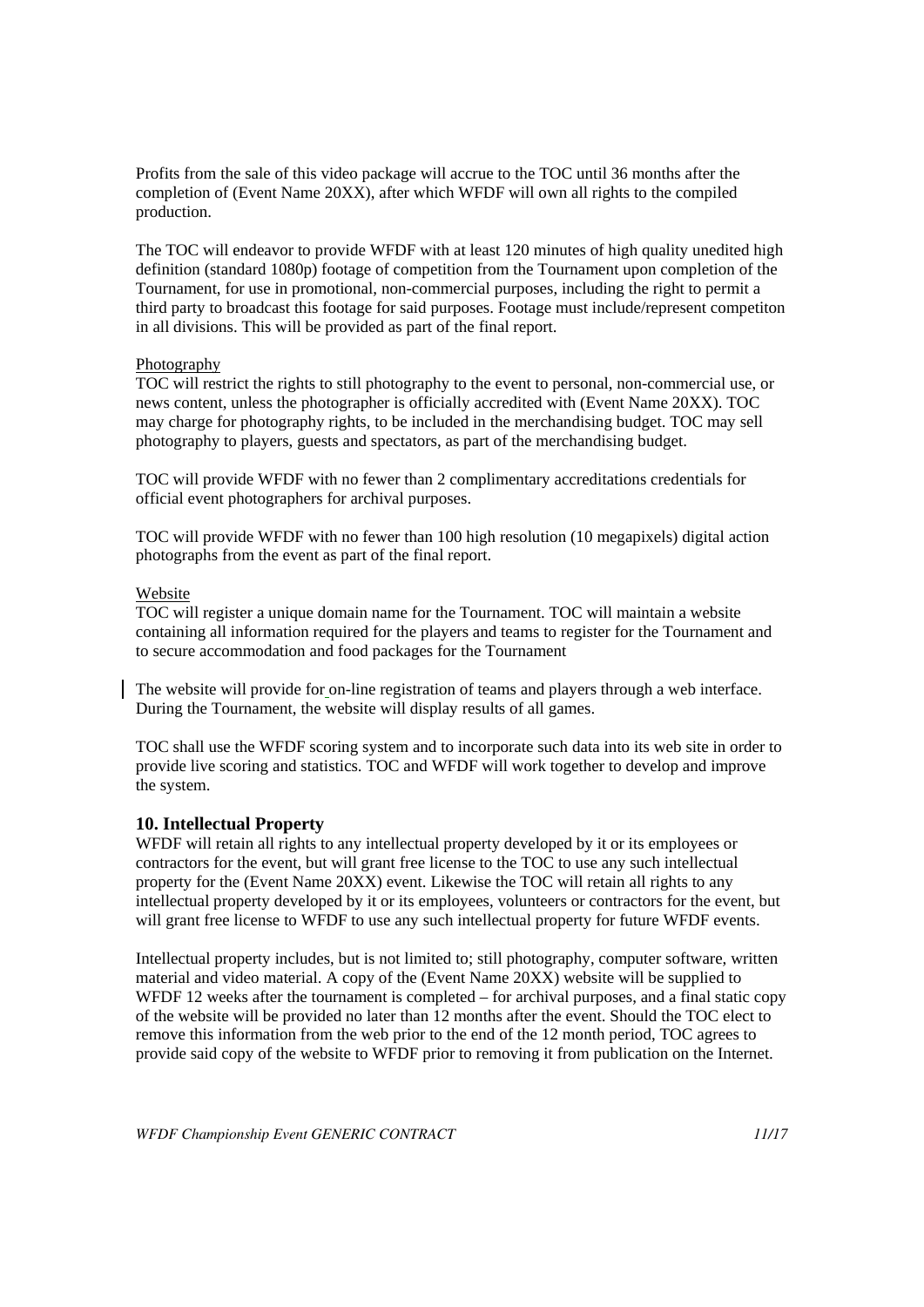#### **11. Risk Management**

TOC will maintain a risk management plan for all aspects of the tournament organisation and present it to WFDF four months in advance of the Tournament.

#### **12. Responsibility**

In organizing the tournament, (TOC/Organization Name) agrees to make every effort to ensure that it acts according to and upholds (Country) laws and regulations, including but not limited to laws and regulations governing non-profit organizations, taxation, employment, safety, protection of the environment and responsibilities of event organizers.

TOC holds WFDF, its President, Board members, officers and coordinators, agents and consultants harmless from any claims and liabilities that may arise from the TOC's organisation of the tournament, including, but not limited to, claims and liabilities arising from inadequate insurance coverage.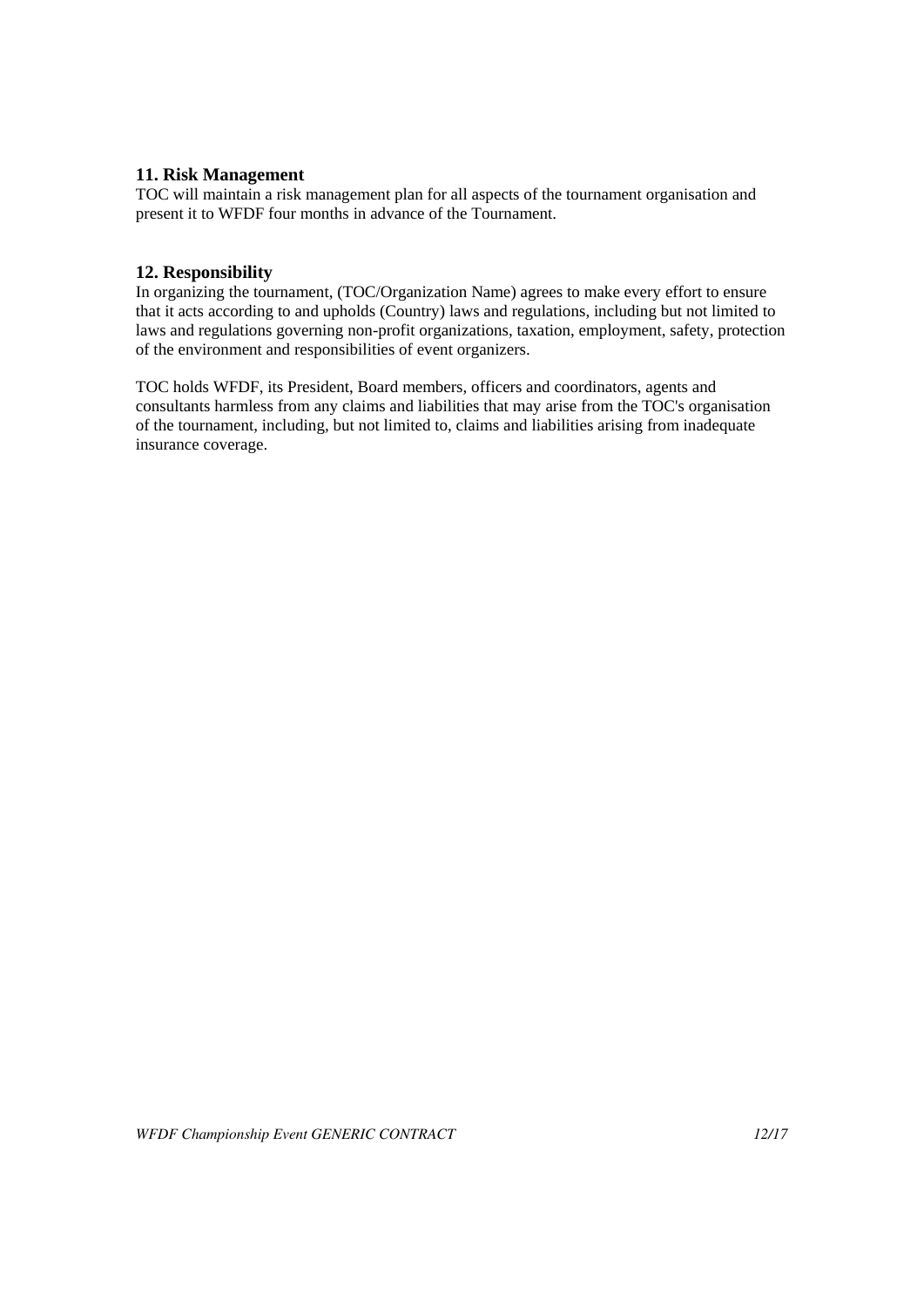## **III. Timeline**

The following timeline should be followed by TOC:

#### T-12months (minimum)

All National Associations informed of the dates and venue of the tournament, including contact names and numbers.

#### T-11months

Official invitations sent to each National Association with information regarding costs and availability of accommodation, food, players package and other tournament services.

#### T-7months

National Associations notify TOC of teams selected to play at (Tournament Name). Only players approved by the National Association can enter. All Team Fees to be paid. All provisional numbers of players, coaches, guests for each team to be submitted to TOC.

#### $T - 6$  months

TOC provides updated bid proposal and budget to WFDF.

#### T-3months

All teams and players approved by the National Association to register players with TOC. This includes provisional roster. Team registration closes.

#### T-3months

All Player Fees and food and accommodation costs to be paid.

#### T-6weeks

WFDF seeds teams and devises tournament format and playing schedule. All teams notified immediately when schedule is finalized and approved by WFDF.

#### T-4weeks

All individual player registration closes.

TOC provides pre-tournament update of the budget to WFDF

All exceptions to this timeline to be approved by the WFDF Ultimate Committee Chair.

 $T + 12$  weeks

TOC provides final report for event to WFDF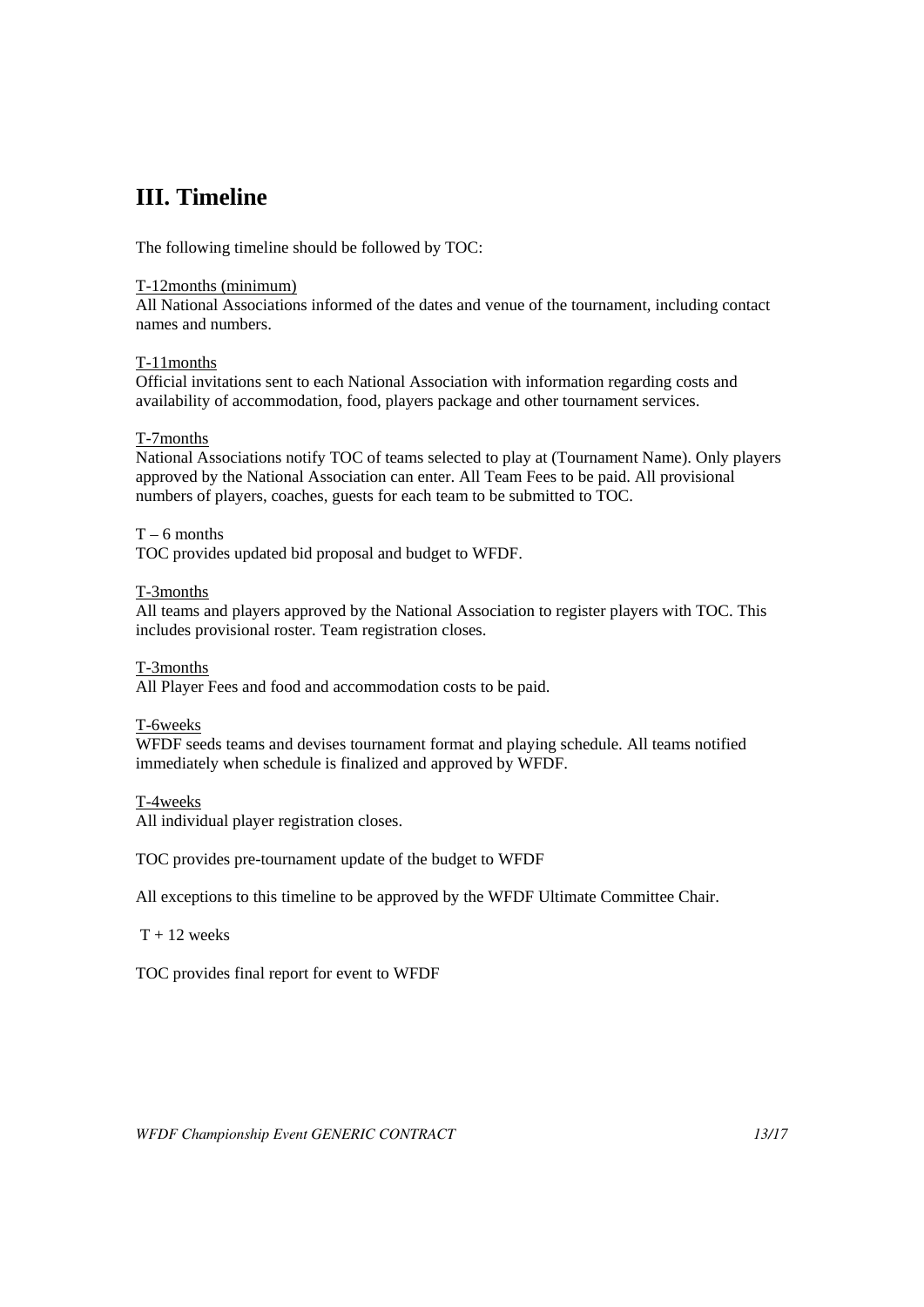## **IV. Budget**

TOC shall:

- present an interim budget six months prior to start of the tournament.
- present a pre-tournament update of the budget one month prior to the start of the tournament.
- present final accounts for the local aspects of the tournament twelve weeks after the end of the tournament.

All budgets should include a specific breakdown of:

- Income
- Accommodation and Food costs
- Field costs
- Player package costs
- Social costs
- Other expenditures

There should be individual itemized costs per player and an overall tournament figure for each area of the budget. These areas should follow the budget outline that is included in the Bid Proposal for WFDF sanctioned Ultimate tournaments.

One month before the opening day of the event AFDA shall pay WFDF 50% of the estimated total WFDF sanctioning fee, which has been collected from the players for the event. Six (6) weeks after the last day of the event AFDA shall pay WFDF the balance of the WFDF sanctioning fees collected from the players.

TOC shall accept that WFDF will not be responsible for any financial aspects of the Tournament beyond that stated above. Any loss at the Tournament shall be the responsibility of TOC. TOC is responsible for the budget as a whole and for all of its parts.

100% of team/player and guest subscriptions shall be used for tournament infrastructure and providing those player services, which are available on an equal basis to all players and/or guests. Any unexpected surplus resulting from these subscriptions will be paid to WFDF. It is expected that the income from team, player and guest subscriptions will be less than the costs of the tournament infrastructure and the player/guest services provided to all, and that such services will be subsidized by the marketing budget through sponsorship or otherwise.

Eight weeks after the final day of the tournament, together with the final accounts of (name of event), TOC shall present a separate player services surplus/deficit calculation indicating the revenue gathered through team/player and guest subscriptions and the costs incurred in providing the above mentioned player and guest services.

Income will also be derived from the marketing budget - including sponsorship, government grants, advertising, marketing, concessions, beverage sales, merchandise, and spectator admission.

*WFDF Championship Event GENERIC CONTRACT 14/17*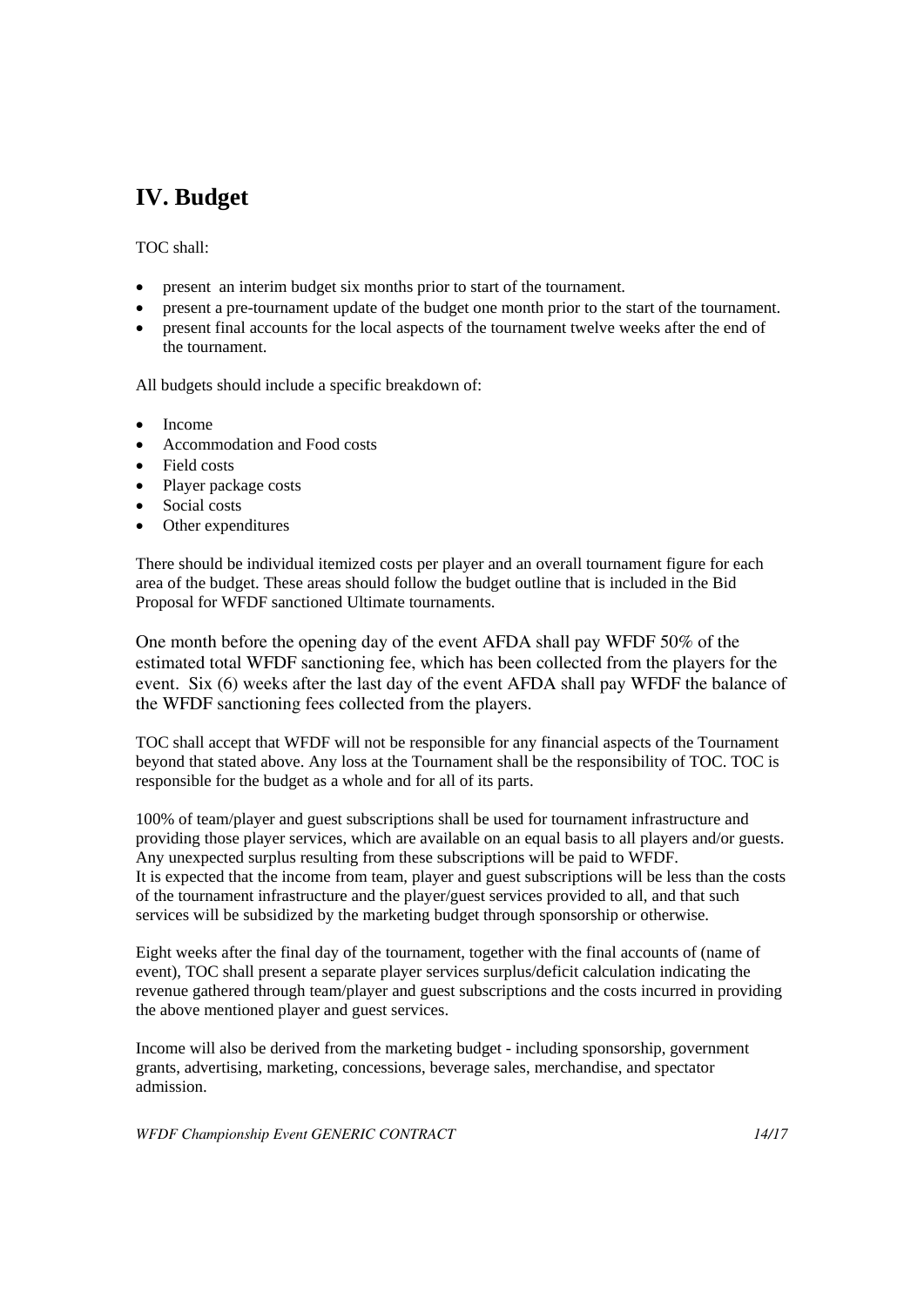TOC agrees to pay 15% of the net sponsorship procured by the TOC for the event to WFDF. This is in recognition of the value of the WFDF Tournament brand, making possible the Tournament and bringing several thousand potential consumers to the TOC for the Tournament. This net sponsorship and product sales is determined after the following costs are deducted from gross sponsorship and product sales income:

- costs of marketing, including costs of sponsorship, media, merchandising, spectator services

- player services provided from the marketing budget
- donations to charity
- non-current assets
- tax

TOC shall pay WFDF this sum (12) weeks after the last day of the event.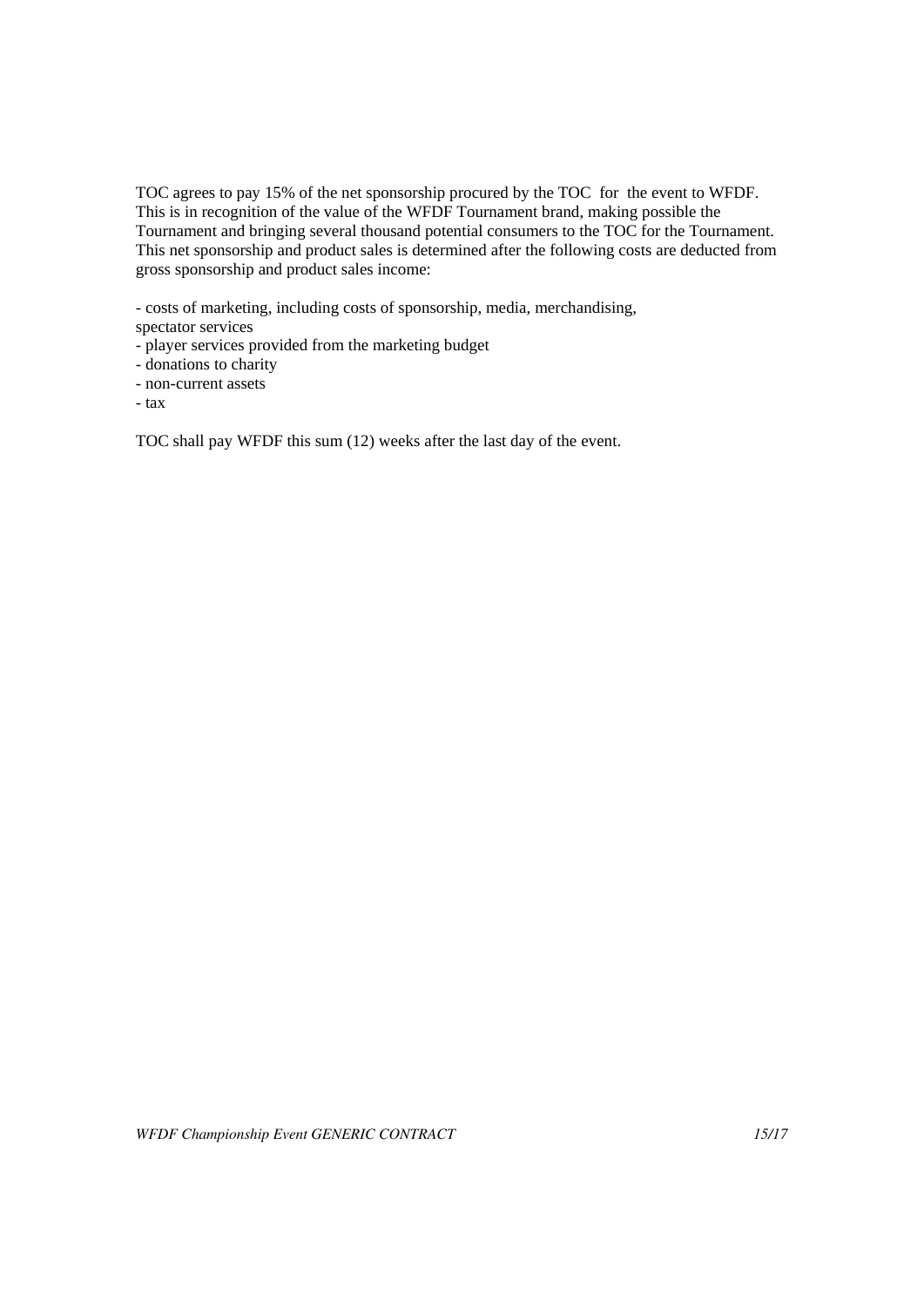## **V. Final Report**

TOC will provide WFDF with a Final Report package no later than 12 weeks after the completion of the TournamentThe final report should include a summary covering each major aspect of organizing the event, notes on major obstacles/issues and solutions, and recommendations on areas for improvement for future WFDF events

The following items are required as part of this report:

- financial statements including budget and actual
- an evaluation of WFDF's relationship with the TOC and suggestions to improve WFDF's supervision of the Tournamentfinal risk management plan, and a list of all incidents that occurred which were covered by the plan
- list of registered players and guests in each category and division
- final tournament results (may be included in website)
- all game results
- all newsletters
- a static copy of the Tournament website
- 120 minutes of high definition video footage
- 100 high definition digital still images

The following items are optional and may be included as part of the report:

- details of media appearances and clippings (if available)
- website hits, broken down by day and page or section
- numbers of viewers on web streaming, if applicable
- an environmental evaluation of the tournament, preferably including an estimate of waste produced, recyclable and non-recyclable, and greenhouse gas emissions, including those attributable to travel by participants